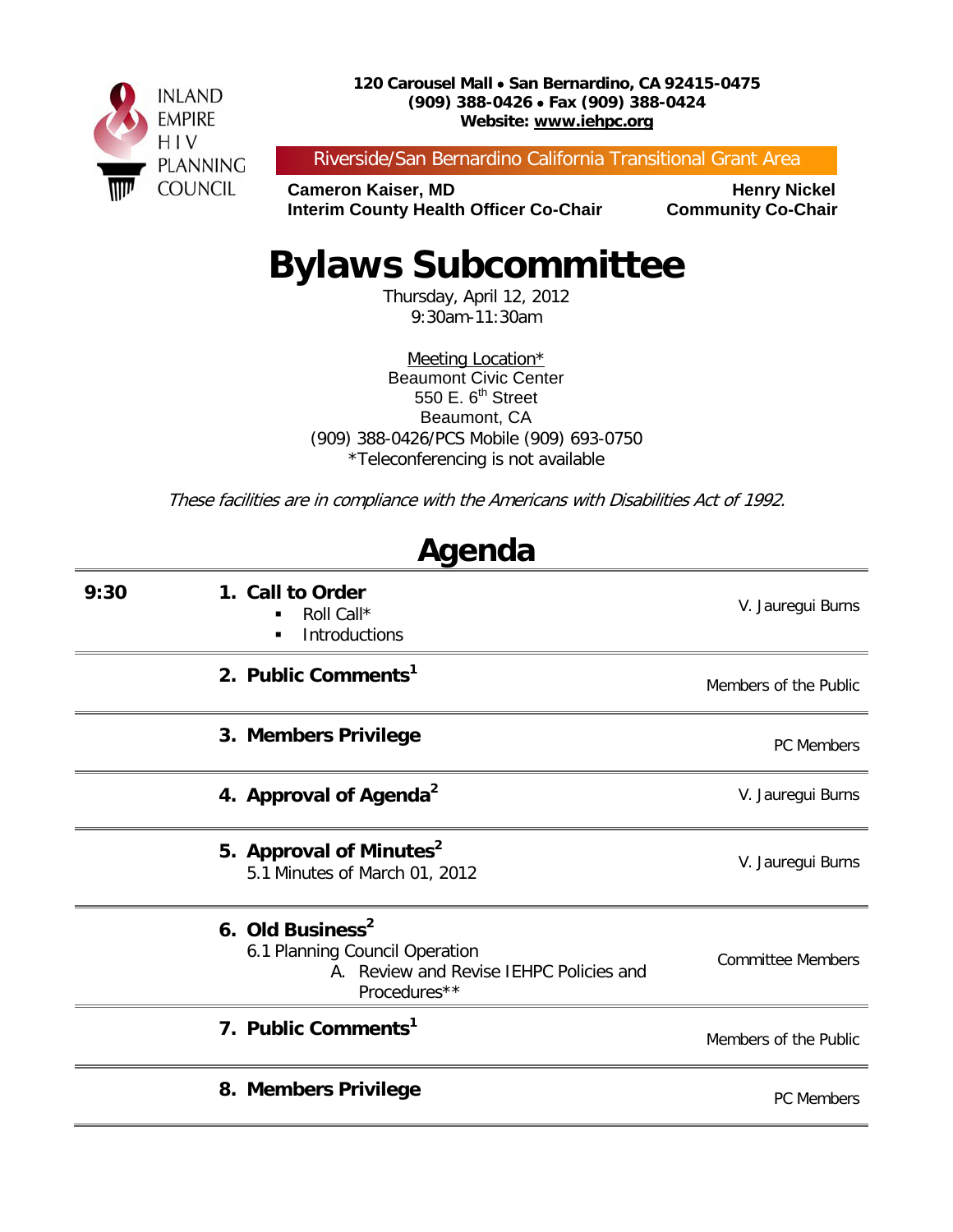#### **9. Review of Action Item PC Staff**

|       | 10. | <b>Agenda Setting for Next Meeting</b> | PC Members/ V. Jauregui<br><b>Burns</b> |
|-------|-----|----------------------------------------|-----------------------------------------|
|       | 11. | Roll Call*                             | PC Staff                                |
| 11:30 | 12. | Adjournment                            | V. Jauregui Burns                       |

Public Comments: Any member of the public may address this meeting on items of interest that relate to the Ryan White CARE Act by completing a speaker slip to indicate their interest in addressing the Planning Council. A three-minute limitation will normally apply to each member of the public who wishes to comment, unless waived by the Chair.

 $<sup>2</sup>$  The agenda item may consist of a discussion and a vote. Public comments can be made prior to each Planning</sup> Council vote.

\* Members must be present at both roll calls to receive credit for meeting attendance.

\*\* Copies can be obtained at the I.E.H.P.C. office and will be available at the meeting.

Requests for special accommodations (e.g., language translation) must be received 72 hours prior to the date of the meeting. Contact PC Support at (909) 388-0426.

All meetings of the Planning Council and its committees are open to interested parties from the general public. Notices are posted in compliance with the California Brown Act. Information regarding Planning Council meetings, and/or minutes of meetings are public records and are available upon request from the Planning Council Support Staff by calling (909) 388-0426 or by visiting the website http://www.iehpc.org.

Servicios en Español: Notificación para servicios de intérprete deben de someterse setenta y dos horas de anticipo. Por favor llame (909) 388-0426.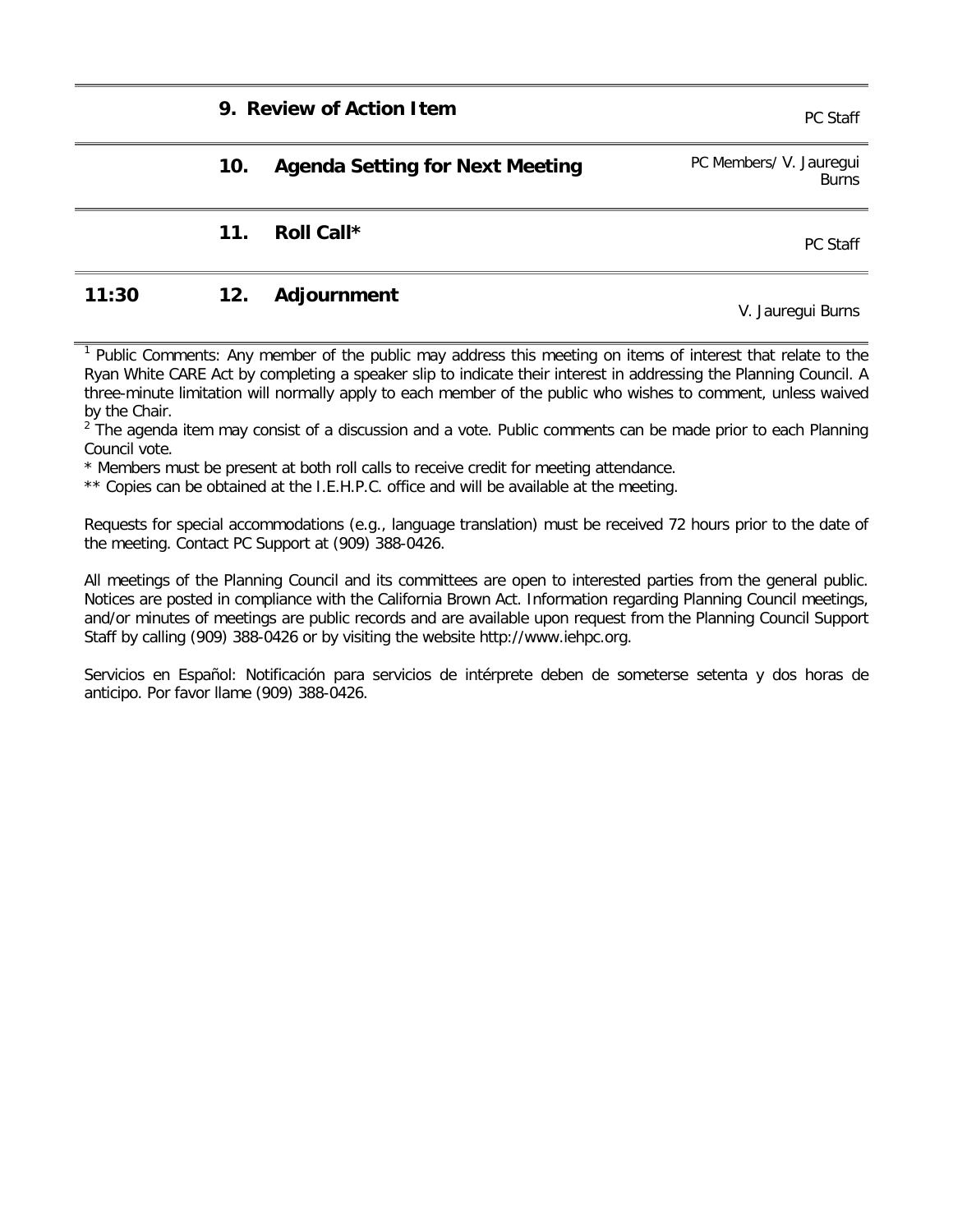

Riverside/San Bernardino California Transitional Grant Area

**Cameron Kaiser, MD<br>Interim County Health Officer Co-Chair Community Co-Chair Interim County Health Officer Co-Chair** 

# **Bylaws Subcommittee**

Thursday, March 01, 2012 9:30am-11:30am

Meeting Location\* Beaumont Civic Center 550 E.  $6<sup>th</sup>$  Street Beaumont, CA (909) 388-0426/PCS Mobile (909) 693-0750 \*Teleconferencing is not available

These facilities are in compliance with the Americans with Disabilities Act of 1992.

### **Minutes**

**Attendees:** T. Evans, L. Ford-Watson, V. Jauregui-Burns, K. Owens, D. Wahl, A. Ziven **PCS:** A. Soria

| 9:30 | 1. Call to Order<br>Roll Call*<br>Introductions                                                                                                                              | V. Jauregui Burns        |
|------|------------------------------------------------------------------------------------------------------------------------------------------------------------------------------|--------------------------|
|      | 2. Public Comments <sup>1</sup><br>None                                                                                                                                      | Members of the Public    |
|      | 3. Members Privilege<br>None                                                                                                                                                 | <b>PC</b> Members        |
|      | 4. Approval of Agenda <sup>2</sup><br>Motion/Second: A. Ziven/K. Owens<br>Reorder of agenda.<br>Motion carried.                                                              | V. Jauregui Burns        |
|      | 5. Approval of Minutes <sup>2</sup><br>5.1 Minutes of February 9, 2012<br>Motion/Second: T. Evans/L. Ford-Watson<br>Motion carried.                                          | V. Jauregui Burns        |
|      | 6. Old Business <sup>2</sup><br>6.1 Planning Council Operation<br>A. Review and Revise IEHPC Policies and<br>Procedures (A-1)<br>B. Priority Setting and Resource Allocation | <b>Committee Members</b> |